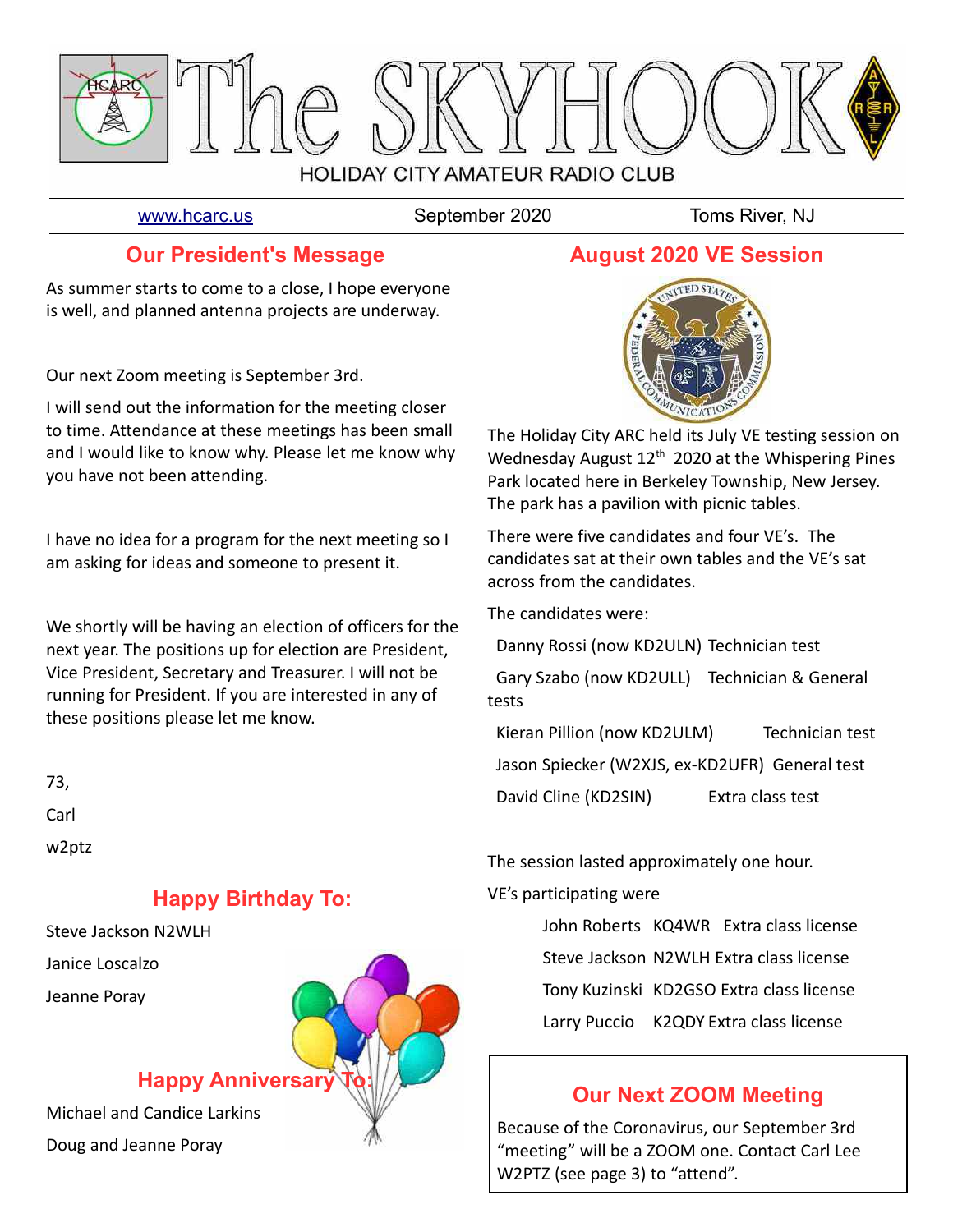#### Page 2 September 2020 The SKYHOOK

#### **Ocean County ARES® News**



September, 2020

The next VE Session of Ocean County ARES will be September 15<sup>th</sup> at the Ocean County EOC. An appointment is required. Contact Lead VE, N2LD for an appointment. Masks are required and the session is setup for social distancing.

At the last VE Session, Pete, K2PSG was cleaning out the county storeroom of obsolete equipment and I saw a piece of gear that caught my eye.



It is a Gonset Communicator III from the 1950's. I asked Pete if I could take it and do some restoration work on it and turn it over to a local museum. After some Internet searching I was able to obtain an operational manual and schematic for the unit. It is all tube, 2 meter AM, crystal controlled transmit (six possible frequencies – three are installed), with a power output of 6 watts. The receiver is 2 meter AM VFO with a "Spot" or beat function to be able to pinpoint the transmit frequency on the receiver dial easily. The unit

works on 120 VAC or 12 VDC, depending how you wire a 12 terminal Cinch-Jones connector on the back. It can use a carbon or crystal element microphone and has a back panel switch for proper biasing. The Communicator III also has a Public Address (PA) function if you connect an external bullhorn. This particular model is yellow since it was made for Civil Defense (CD) use. You can find a lot of Communicator III transceivers on eBay, but they are usually a tan color. After obtaining the correct connector for 120 VAC operation, I was able to energize the unit with a Variac and slowly raised the operating voltage to 120 VAC to condition the old electrolytic capacitors. The microphone cord was broken in several spots and that had to be replaced. To my surprise, the transceiver tuned right up with ample output and modulation. The receiver lacked the sensitivity of today's radios but worked. The PA function also worked fine.

My plan is to demonstrate the unit at an ARES meeting in the future before turning it over to a local museum. Now for a Paul Harvey, Rest of the Story moment.

Right after I received the Communicator III, I was contacted by a local ham, Duane Schenone - N2GIY, who had some older ham gear to donate to a club like ARES. In one of the boxes of donated gear, I found a picture of N2GIY (Then KA2YKZ) that appeared in the Daily Observer on April 1, 1967.



MESSAGE RECEIVED: - During civil defense exercises, Duane Schenone, Toms River, an Explorer MESSAGE RECEIVED: During civil defense exercises, Duane Schenone, Toms River, an Explorer<br>Scout , is busily taking simulated problem communications relating to fallour deleters in Ocean County,<br>stressing intra-county CD ac

You will notice that Explorer Scout Duane Schenone, KA2YKZ, was using a similar Gonset Communicator during a Civil Defense exercise. The gentleman in the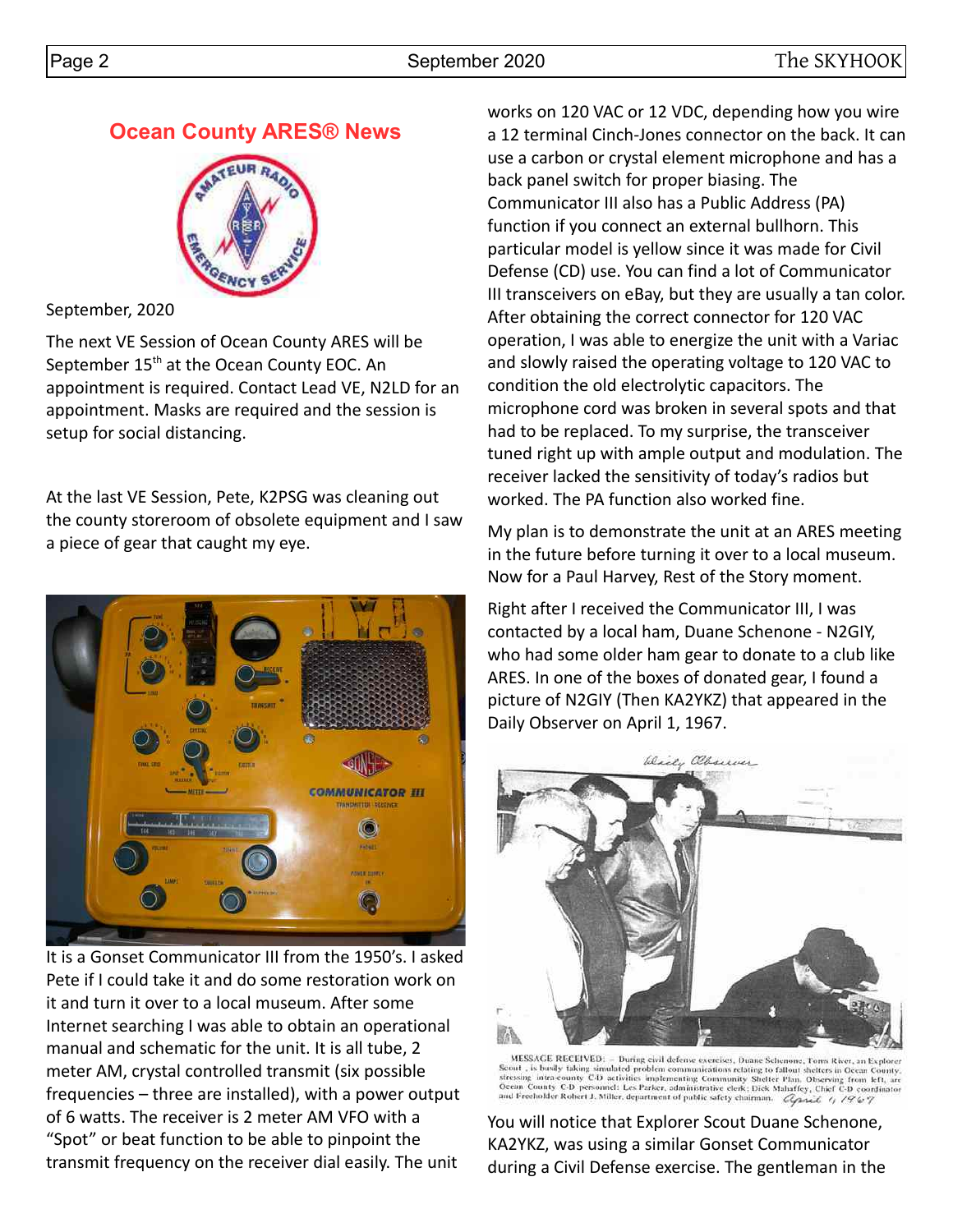background on the right, is Freeholder Robert J. Miller, who the airpark was named after and where the current Ocean County EOC is located. Small world!

The United States Air Force and Army MARS and the Department of Defense will be holding Its 4th quarter communications exercise in October. The DOD COMEX 20-4 is planned to be a month long series of events including: WWV/H broadcasts, 60 meters interop with amateur radio, interop with ARRL Simulated Emergency Test (SET), and interop with ARRL National Traffic System (NTS) and culminating in support to a National Capital Region continuity of operation exercise.

Additional information will be sent via groups.io for Ocean County ARES.

73 de WX2NJ 732 269-6379

Bob Murdock

Ocean County Amateur Radio Emergency Service® EC

# **A Correction**

Bob W2OD points out an error in our August issue:

"On the last page of the August issue, you commemorate the 75th anniversary of the atomic bomb. Unfortunately, the uranium and plutonium were reversed. The "fat man" design was for plutonium which imploded a sphere of plutonium to achieve critical mass. The "little boy" design used a gun barrel to slam a cylinder of U-235 into a subcritical target of U-235 and was used on Hiroshima. The reason I know all of this is that I just finished a book called "Countdown 1945" by Chris Wallace that details the history between when Truman was sworn in as President (when he first learned of the Manhattan Project) and the bombing of Japan. I highly

recommend the book to anyone interested in the bomb and why it was used."

Thank you, Bob, I stand corrected. John KQ4WR.

#### **[Our VE Crew](mailto:lpuccio1@comcast.net?subject=VE)**

Larry [K2QDY](mailto:lpuccio071@gmail.com) (Liaison) 732-349-2950, Urb [W1UL,](mailto:urb@W1UL.com) John [KQ4WR,](mailto:kq4wr@arrl.net) Stan [KB2P,](mailto:kb2pd@hotmail.com) Steve [N2WLH,](mailto:n2wlh@yahoo.com) Larry [WA2VLR,](mailto:lloscalz@optonline.net) Tony [KD2GSO.](mailto:tonyk613@comcast.net)

*License exams are given by appointment at 7:00pm on the second Wednesday of each month at Holiday City South Clubhouse, Bldg A, which is at the corner of Mule Rd. and Santiago Dr.; Call Larry Puccio, K2QDY, at 732-349-2950 for an appointment.* 

*Directions: From either Route 37 W or Davenport Road, take Mule Road to Santiago Drive. Clubhouse A is the building nearest the street corner.*

#### **CLUB COMMITTEES**

| Refreshments:       |                    | Marge KD2LNT pearl1122@comcast.net |
|---------------------|--------------------|------------------------------------|
| Webmaster:          |                    | Steve N2WLH N2WLH@yahoo.com        |
| Programs:           | (open)             |                                    |
| Sunshine:           | Dave WA2DJN        | WA2DJN3@verizon.net                |
| Field Day:          | Larry <b>K2QDY</b> | 732-349-2950                       |
| <b>VE Sessions:</b> | Larry <b>K2ODY</b> | 732-349-2950                       |
| Membership:         | Doug <b>KC2TZC</b> | 732-928-2316                       |

#### **Holiday City Amateur Radio Club Toms River, New Jersey Web Site** [www.hcarc.us](http://www.hcarc.us/)

| President                           | Carl Lee            | W2PTZ         | 732 575-7558        |
|-------------------------------------|---------------------|---------------|---------------------|
| <b>Vice President</b>               | <b>Billy Locke</b>  |               | KD2MHA 732 281-0151 |
| Secretary                           | <b>John Perry</b>   | <b>KD2NDY</b> | 732-349-2705        |
| <b>Treasurer</b>                    | <b>Larry Puccio</b> | <b>K2QDY</b>  | 732-349-2950        |
| <b>Executive Board Doug Poray</b>   |                     | <b>KC2TZC</b> | 732-928-2316        |
| <b>Executive Board John Roberts</b> |                     | KQ4WR         | 732-966 4665        |
| <b>W2HC Trustee</b>                 | <b>Larry Puccio</b> | K2QDY         | 732-349-2950        |

Membership is open to all interested persons. Ham license is not required. Dues are \$25.00 per year, payable Jan  $1<sup>st</sup>$ . Members joining during the year will have the dues prorated. Family membership \$30.00 per family.

----------------------------------------------------------

Meetings are held on the first Thursday of every month, at 7:00 pm, except December.

Location: Meeting Room #1 in Holiday City South Clubhouse A. Directions: From either Route 37 W or Davenport Road, take Mule Road to Santiago Drive. Turn into the parking lot from Santiago Drive and park near the pool. Enter the building nearest the street corner..

The SKYHOOK is published monthly as the HCARC's official newsletter. Editor and Publisher:

John Roberts [KQ4WR](mailto:kq4wr@arrl.net) 7 Lincoln Ct. Whiting, NJ 08759-1505 e-mail [KQ4WR@arrl.net](mailto:KQ4WR@arrl.net) 732 966 4665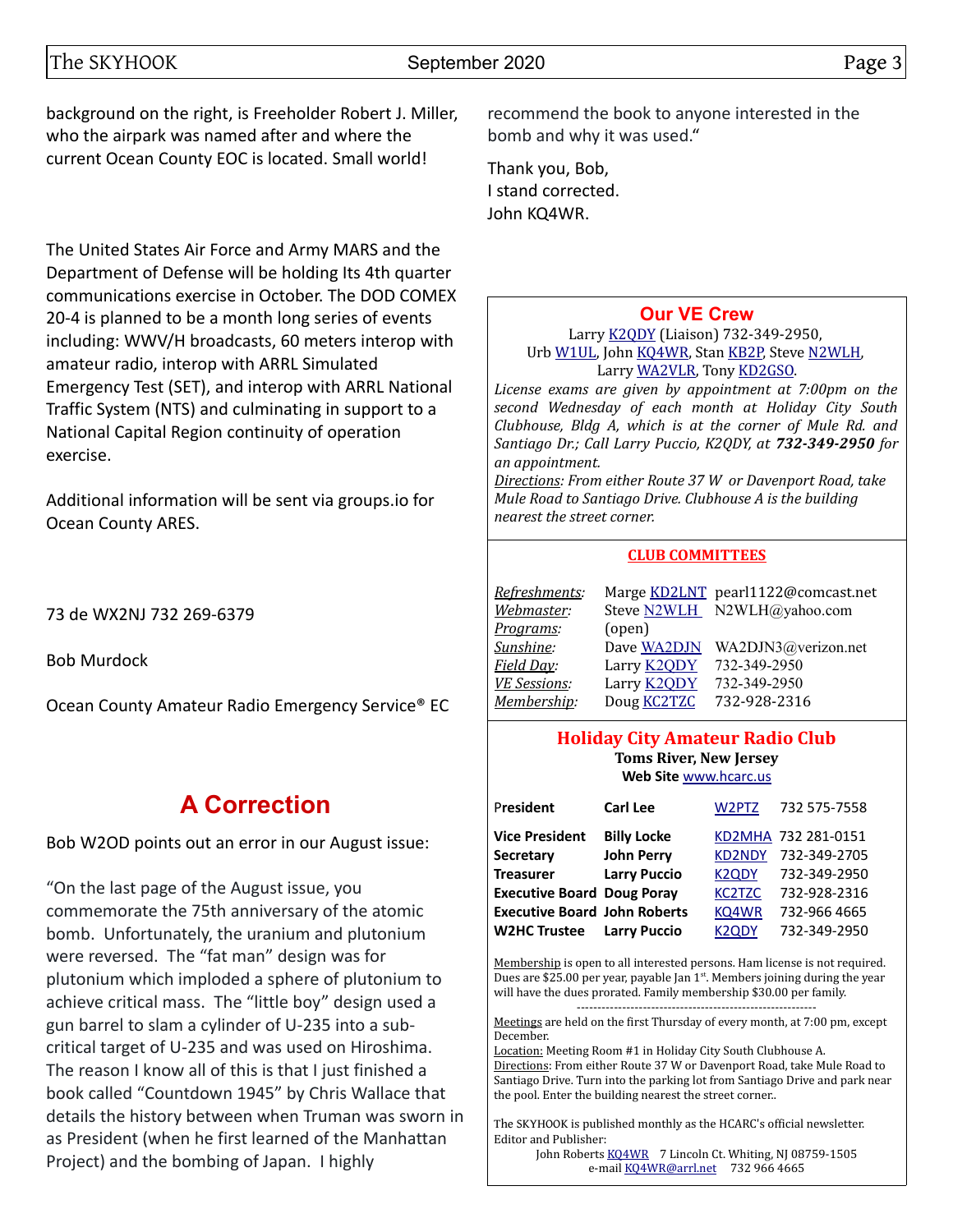#### **Grounding And The Ham Radio Operator**

#### By Larry Puccio, K2QDY

Correct Bonding and Grounding is important for personal safety as well as equipment protection. Bonding is the method of interconnecting equipment so as to keep potential differences as low as possible between different pieces of equipments in the ham shack. To achieve this a copper bar or braided copper strip shall be mounted behind the ham radio desk and all the grounding wires from the ground lugs on the equipment shall be connected to this bar or strip. The ground bar or strip will bond all the equipment together to prevent accidental currents from one piece of equipment to another. This can happen if a component inside a piece of equipment comes in contact with the chassis. A fault from a power transformer to the chassis can place high voltage on the chassis. The ground bar or strip must be bonded to an external ground system. The minimum ground bonding wire shall be no smaller than a number 6 wire. The external ground system shall consist of ground rods driven into the earth. The minimum length of the ground rod shall allow at least eight feet of the bar being in contact with the ground. The ground rods shall be solid copper or can be steel with copper cladding. The ground rods must be bonded together and must also be bonded to the house AC ground rod. The spacing of the ground rods shall be no closer than the length of the rods. The bonding of the ground system should be accomplished using exothermic welding, however, crimp type copper connectors may also be used and the interconnecting bonding wire shall be no smaller than number 6 stranded copper wire. Coax connectors shall be brought into the radio room through a grounding plate that is bonded to the grounding system. There are a number of manufacturers the can supply grounding plates for coax connectors and also that have spark plug type arrestors mounted to the ground plate to accommodate open wire or ladder line transmission lines. This discussion is not a complete discussion about lightning protection and more detailed information can be found in the American Radio Relay League handbook or in the National Electrical Code

handbook. Remember these recommendations will not prevent a lightning strike but they will help minimize the damage of an induced voltage caused by a nearby strike.

#### **Heart Attack And Water**

By Joe Militano KC2QLA

From: Anthony Napoleone <twnapoleone@att.net>

Date: August 15, 2020 at 7:35:51 AM EDT

Subject: Fw: Heart Attack and Water - I never knew all of this !

One of my friends sent this to me and I thought this was good information to pass along to my friends.

 Heart Attack and Water - I never knew all of this ! Interesting.......

Always talk to YOUR doctor!

 Something else I didn't know ... I asked my Doctor why people need to urinate so much at night time. Answer from my Cardiac Doctor - Gravity holds water in the lower part of your body when you are upright (legs swell). When you lie down and the lower body (legs and etc) seeks level with the kidneys, it is then that the kidneys remove the water because it is easier. This then ties in with the last statement!

 I knew you need your minimum water to help flush the toxins out of your body, but this was news to me. Correct time to drink water...

Very Important. From A Cardiac Specialist!

 Drinking water at a certain time maximizes its effectiveness on the body

 2 glasses of water after waking up - helps activate internal organs

 1 glass of water 30 minutes before a meal - helps digestion

 1 glass of water before taking a bath - helps lower blood pressure

 1 glass of water before going to bed - avoids stroke or heart attack

 I can also add to this... My Physician told me that water at bed time will also help prevent night time leg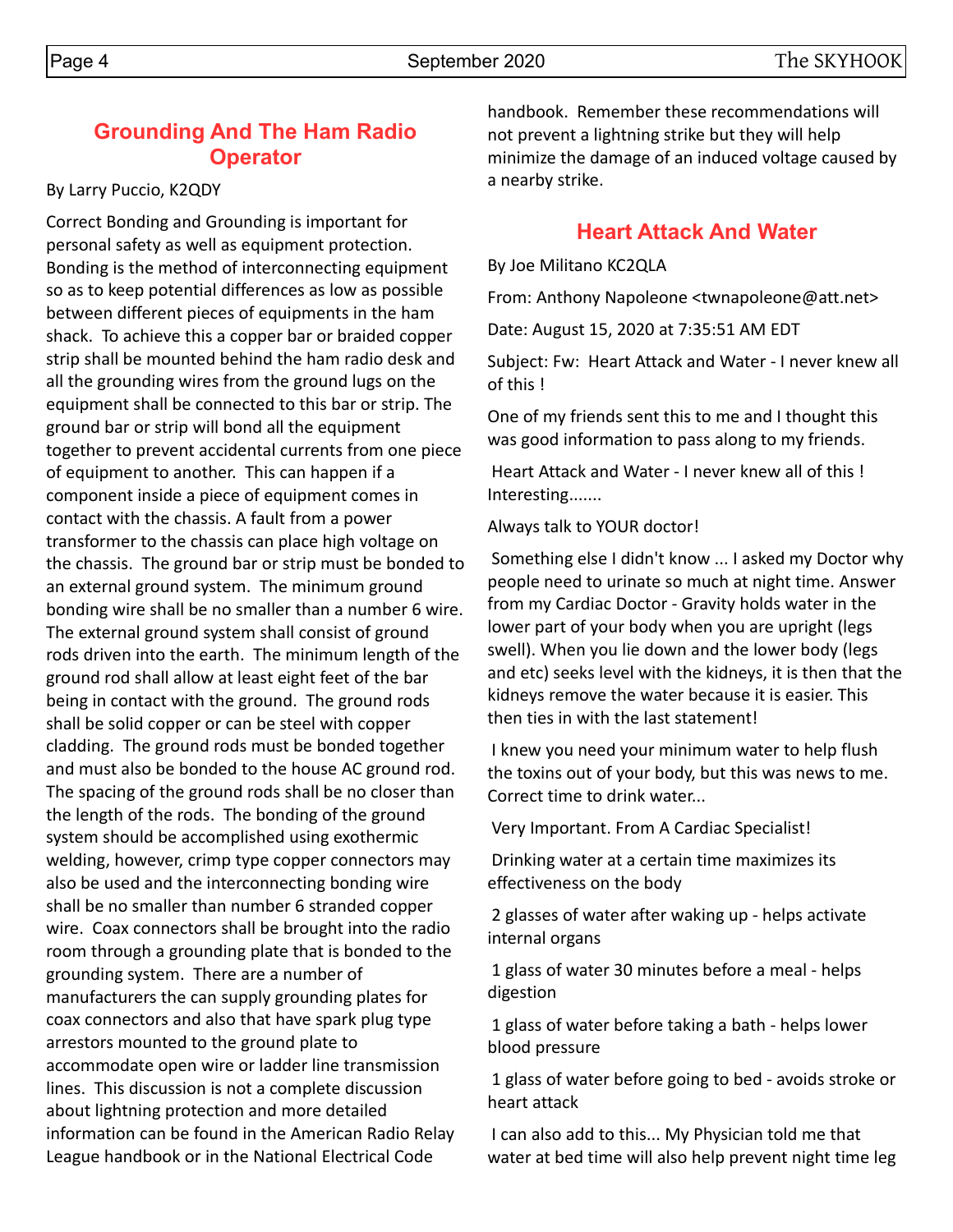#### The SKYHOOK **September 2020** September 2020

cramps. Your leg muscles are seeking hydration when they cramp and wake you up with a Charlie Horse.

 Mayo Clinic Aspirin Dr. Virend Somers, is a Cardiologist from the Mayo Clinic, who is lead author of the report in the July 29, 2008 issue of the Journal of the American College of Cardiology.

 Most heart attacks occur in the day, generally between 6 A.M. and noon. Having one during the night, when the heart should be most at rest, means that something unusual happened. Somers and his colleagues have been working for a decade to show that sleep apnea is to blame.

 1. If you take an aspirin or a baby aspirin once a day, take it at night.

 The reason: Aspirin has a 24-hour "half-life"; therefore, if most heart attacks happen in the wee hours of the morning, the Aspirin would be strongest in your system.

 2. FYI, Aspirin lasts a really long time in your medicine chest, for years, (when it gets old, it smells like vinegar).

Please read on...

 Something that we can do to help ourselves - nice to know. Bayer is making crystal aspirin to dissolve instantly on the tongue.

They work much faster than the tablets.

 Why keep Aspirin by your bedside? It's about Heart Attacks.

 There are other symptoms of a heart attack, besides the pain on the left arm. One must also be aware of an intense pain on the chin, as well as nausea and lots of sweating; however, these symptoms may also occur less frequently.

 Note: There may be NO pain in the chest during a heart attack.

 The majority of people (about 60%) who had a heart attack during their sleep did not wake up. However, if it occurs, the chest pain may wake you up from your deep sleep.

 If that happens, immediately dissolve two aspirins in your mouth and swallow them with a bit of water.

 Afterwards: - Call 911. - Phone a neighbor or a family member who lives very close by.- Say "heart attack!" - Say that you have taken 2 Aspirins.

 Take a seat on a chair or sofa near the front door, and wait for their arrival and ...DO NOT LIE DOWN!

 A Cardiologist has stated that if each person after receiving this e-mail, sends it to 10 people, probably one life could be saved!

 I have already shared this information. What about you?

Do forward this message. It may save lives!

"Life is a one time gift"

Together we can change. everything!

[This article is not be considered to be, or over-rule, professional medical advice. -Ed.]

## **Mark And Space**

Have you ever wondered where those terms for the two frequencies used when transmitting RTTY messages (teletype) came from?

Sam Morse originally wanted dots and dashes written on a strip of paper by a pen, actuated by an electromagnet. So while current was flowing, it would mark the paper. And leave spaces between them when the current was off. The Marks and Spaces on the paper were then to be examined by the receiving operator and decoded by reference to a book of phrases. Morse hired Alfred Vail, who then created the first Morse Code, telegraph key, telegraph pole, etc.

When not sending messages, the operator was to close a switch shorting the telegraph key, thus completing the circuit for the other stations, and also acting as a wire burglar alarm. Many telegraph keys, like the J-38 model, still include such switches.

When transmitting telegrapy by telephone or radio, the "Mark" frequency represents current flow (key down), and another "Space" frequency means no current flow (key up).

See also http://www.baudot.net/docs/harvey--markand-space.pdf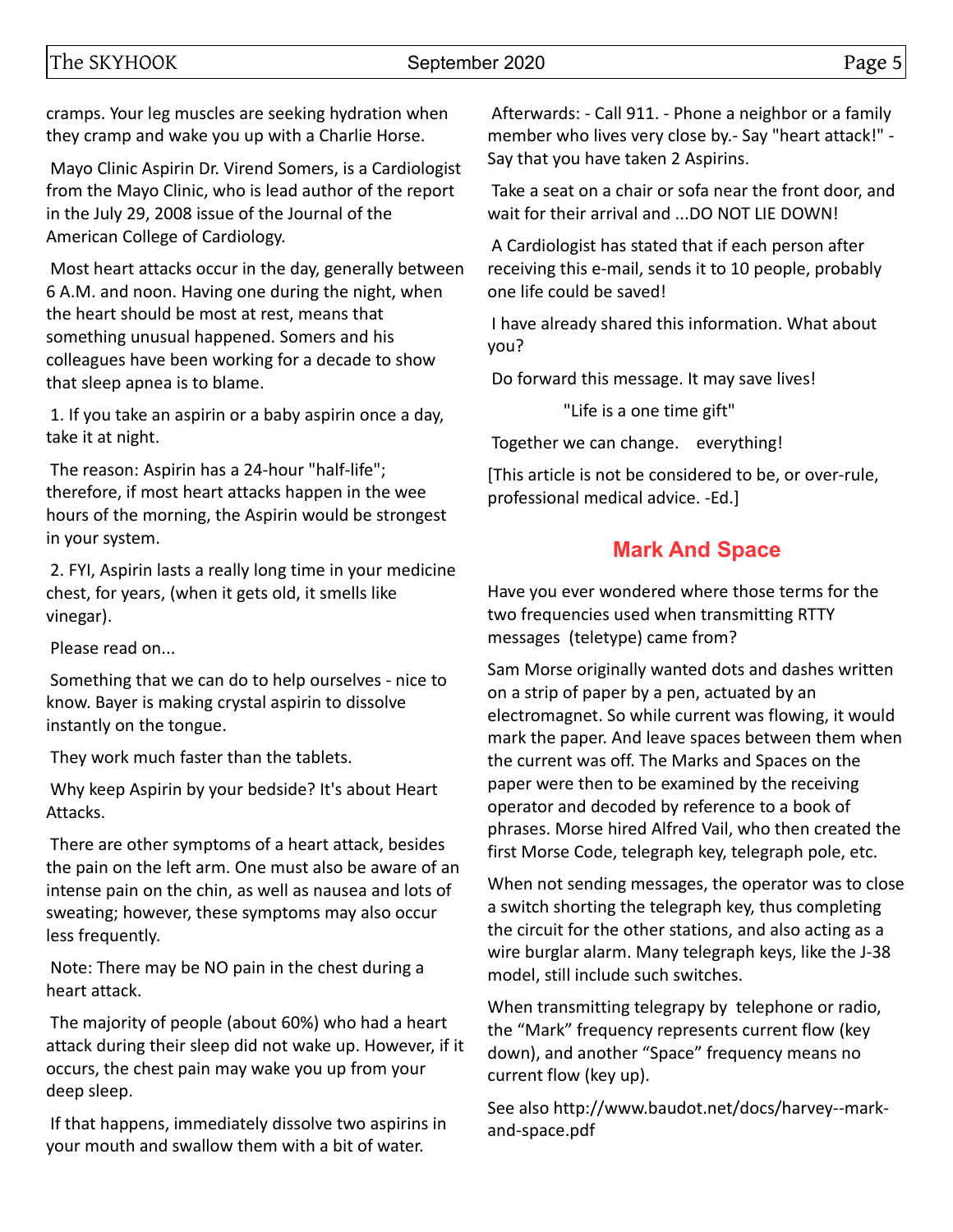# **Larry Puccio, K2QDY Worked:**

| <b>Date</b>     | Time | <b>Freq</b> |            | Mode Call sign    | <b>Entity</b>   | Loc              | <b>Miles</b> | Dir        |
|-----------------|------|-------------|------------|-------------------|-----------------|------------------|--------------|------------|
| 7/21/2020 20:53 |      | 14.019      | CW         | PT2IW             | Brazil          | <b>GH49</b>      | 3800         | <b>SSE</b> |
| 7/21/2020 21:05 |      | 14.017      | <b>CW</b>  | YU7QF             | Serbia          | <b>KN04</b>      | 4600         | <b>NE</b>  |
| 7/21/2020 21:16 |      | 14.034      | <b>CW</b>  | OM2VL             | Slovak Rep      | <b>JO80</b>      | 4200         | <b>NE</b>  |
| 7/21/2020 22:55 |      | 14.021      | <b>CW</b>  | MM0GOR            | Scotland        | 1075             | 3300         | <b>NE</b>  |
| 7/21/2020 23:15 |      | 7.014       | CW         | LZ3ND             | <b>Bulgaria</b> | <b>KN12</b>      | 4800         | <b>NE</b>  |
| 7/22/2020 20:47 |      | 14.027      | <b>CW</b>  | 11UU/8            | Italy           | <b>JN70</b>      | 4500         | <b>ENE</b> |
| 7/22/2020 20:56 |      | 14.026      | <b>CW</b>  | <b>TA71</b>       | Turkey          | <b>KN90</b>      | 5500         | <b>NE</b>  |
| 7/22/2020 21:57 |      | 14.041      | <b>CW</b>  | DF5RF             | Germany FR      | JO31             | 3800         | <b>NE</b>  |
| 7/22/2020 22:34 |      | 14.041      | CW         | 9A3YT             | Croatia         | <b>JN75</b>      | 4300         | <b>NE</b>  |
| 7/23/2020 00:32 |      | 7.024       | <b>CW</b>  | HB9CVQ            | Switzerland     | <b>JN37</b>      | 3900         | <b>NE</b>  |
| 7/23/2020 21:09 |      | 14.015      | CW         | YT9M              | Serbia          | KN <sub>04</sub> | 4600         | <b>NE</b>  |
| 7/23/2020 21:36 |      | 14.020      | <b>CW</b>  | HA3FTV            | Hungary         | <b>JN97</b>      | 4400         | <b>NE</b>  |
| 7/23/2020 22:00 |      | 14.025      | <b>CW</b>  | OH <sub>0</sub> Z | Aland Is.       | JP90             | 4000         | <b>NE</b>  |
| 7/23/2020 22:30 |      | 14.028      | <b>CW</b>  | CT9ABV            | Madeira Is.     | <b>IM58</b>      | 3400         | <b>ENE</b> |
| 7/23/2020 22:51 |      | 14.020      | <b>CW</b>  | YV5IUA            | Venezuela       | <b>FK60</b>      | 2100         | <b>SSE</b> |
| 7/29/2020 22:02 |      | 14.010      | CW         | E74UK             | Bosnia-Herz     | <b>JN94</b>      | 4500         | <b>NE</b>  |
| 7/29/2020 22:42 |      | 14.160      | <b>SSB</b> | F5RAG             | France          | <b>JN18</b>      | 3700         | <b>NE</b>  |
| 7/29/2020 23:00 |      | 14.020      | <b>CW</b>  | YV5IUA            | Venezuela       | <b>FK60</b>      | 2100         | <b>SSE</b> |
| 7/29/2020 23:05 |      | 14.019      | <b>CW</b>  | <b>S500E</b>      | Slovenia        | <b>JN76</b>      | 4300         | <b>NE</b>  |
| 7/29/2020 23:20 |      | 14.016      | CW         | <b>XE11</b>       | Mexico          | <b>DK99</b>      | 2100         | <b>WSW</b> |
| 7/29/2020 23:49 |      | 14.016      | <b>CW</b>  | HC5AI             | Ecuador         | F119             | 2800         | S          |
| 7/30/2020 21:10 |      | 14.023      | <b>CW</b>  | SP8ARY            | Poland          | <b>KO00</b>      | 4300         | <b>NE</b>  |
| 7/30/2020 21:20 |      | 14.010      | CW         | F5PXP             | France          | <b>JN18</b>      | 3700         | <b>NE</b>  |
| 7/30/2020 22:09 |      | 14.015      | <b>CW</b>  | HA5OV             | Hungary         | <b>JN97</b>      | 4400         | <b>NE</b>  |
| 7/30/2020 22:12 |      | 14.013      | CW         | PI75KML           | Netherlands     | <b>JO22</b>      | 3700         | <b>NE</b>  |
| 7/30/2020 22:21 |      | 14.020      | <b>CW</b>  | LZ3FA             | <b>Bulgaria</b> | <b>KN12</b>      | 4800         | <b>NE</b>  |
| 8/08/2020 21:27 |      | 14.040      | CW         | IR6T              | Italy           | <b>JN62</b>      | 4300         | <b>ENE</b> |
| 8/08/2020 21:29 |      | 14.024      | CW         | EA3X              | Spain           | <b>IN80</b>      | 3600         | <b>ENE</b> |
| 8/08/2020 22:57 |      | 14.025      | <b>CW</b>  | F6MUX             | France          | <b>JN18</b>      | 3700         | <b>NE</b>  |
| 8/08/2020 23:03 |      | 7.026       | CW         | UB7K              | Russia Euro     | <b>KN85</b>      | 5200         | <b>NE</b>  |
| 8/09/2020 00:43 |      | 7.002       | <b>CW</b>  | DP6A              | Germany FR      | JO31             | 3800         | <b>NE</b>  |

#### **We Still Do License Exams**

Yes, we do, but outdoors, under a roof, but in a park. Call Larry Puccio at 732-349-2950 for information and an appointment (required).

Also, Ocean County ARES has a VE session scheduled for Sept 15. An appointment is required. Contact N2LD for information.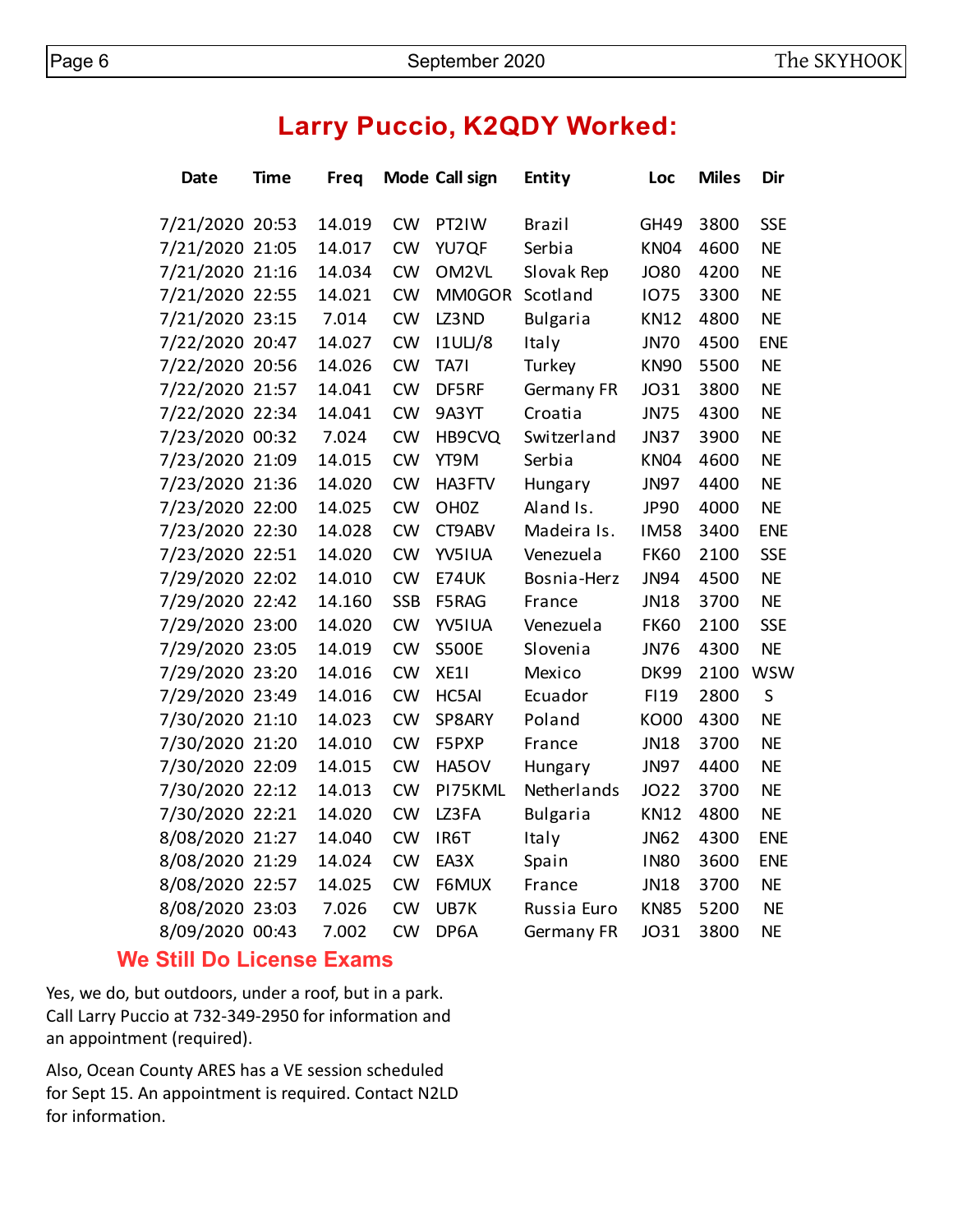#### The SKYHOOK **September 2020** Page 7

## Some DX Opportunities

In alphanumeric order of Callsign *Italics if over 6000 miles* Mode codes: 8 = JT8, 9 = JT9, C = CW, D = Digital, E = EME, J = JP4, P = PSK31, R = RTTY, S = SSB, T = SSTV. Bands: "Low" usually means 160, 80 & 40m. Many thanks to NG3K, Wikipedia, Google Maps, the ARRL, the RSGB, DXW, TDDX & QRZ.com for the data.

| <b>START</b> | <b>FINISH</b> | <b>ENTITY</b> | <b>CALLSIGN</b>        | <b>IOTA</b> | <b>BANDS</b> | <b>MODES</b>    | QSL via       | <b>LOC</b>   | Miles | Dir        | Info by       |
|--------------|---------------|---------------|------------------------|-------------|--------------|-----------------|---------------|--------------|-------|------------|---------------|
|              | Dec 31        | Japan         | <i><b>8N1ABIKO</b></i> | AS-007      |              |                 | bureau        | 0M05au       | 6766  | NNW        | ARLD027       |
| Aug 08       | Sep 15        | Ghana         | 9G5GS                  |             | $80 - 10m$   | S               | LoTW          | IJ95vm       | 5132  | -E         | <b>DXNews</b> |
| Sep 04       | Sep 18        | Malta         | 9H3TI                  | EU-023      | $40 - 6m$    | S C             | DL2AAZ        | JM75ex       | 4625  | ENE        | <b>TDDX</b>   |
| Mar 01       | Nov 01        | Tonga         | A35JP                  | $OC - 049$  | $160 - 6m$   | C S 8           | JA0RQV        | AG29ma       | 7693  | W          | TDDX          |
| Sep 28       | Oct 17        | Niue          | E6AM                   | OC-040      | $160 - 6m$   | $C$ $S$ $R$ $8$ | LoTW          | AH56bw       | 7094  | W          | DXW.Net       |
| Sep 08       | Oct 02        | Liechtenstein | HB0/DL5YL              |             | $160 - 6m$   | Csr             | DL5YL         | JN47sa       | 4026  | NE         | <b>TDDX</b>   |
| Sep 08       | Oct 02        | Liechtenstein | HB0/DL5YM              |             | $160 - 6m$   | Csr             | DL5YM         | JN47sa       | 4026  | <b>NE</b>  | <b>TDDX</b>   |
| Sep 24       | Sep 27        | Svalbard      | JW/LB1QI               | EU-026      | $160 - 6m$   | C S             | LoTW          | JQ75tf       | 3566  | <b>NNE</b> | <b>DXNews</b> |
| Aug 24       | Sep 20        | Greenland     | OX3LX                  | NA-134      | $40 - 6m$    |                 | LoTW          | GP38nq       | 2139  | <b>NNE</b> | DXW.Net       |
| Sep 15       | Sep 23        | Faroe Is      | OY/DL2A0I              | EU-018      | $80 - 10m$   | S D             | LoTW          | IP60oa       | 3133  | <b>NE</b>  | <b>TDDX</b>   |
| Sep 15       | Sep 23        | Faroe Is      | OY/DL4APJ              | EU-018      | $80 - 10m$   | S D             | LoTW          | IP60oa       | 3133  | <b>NE</b>  | <b>TDDX</b>   |
|              | 2021          | Antarctica    | <i>RI1ANM</i>          | AN-016      | $40 - 20m$   | 8               | RX3ABI        | NC63mk 10540 |       | -S         | ARLD027       |
| Mar 02       | Dec 31        | Afghanistan   | T6AA                   |             | $160 - 10m$  |                 | S53R          | MM44nm       | 6790  | <b>NNE</b> | TDDX          |
| Aug 21       | Oct 18        | Iceland       | TF/DJ7JC               | EU-021      | $160 - 10m$  | C 8 R           | LoTW          | IP15mm       | 2826  | <b>NNE</b> | <b>TDDX</b>   |
| Aug 06       | Sep 14        | Corsica       | TK/DJ0TP               | EU-014      |              |                 | LoTW          | JN42jn       | 4135  | <b>ENE</b> | 425DXN        |
|              | 2021          | Corsica       | TK4VQ0                 | EU-014      | $160 - 6m$   | C S             | DL8UW         | JN41lr       | 4168  | <b>ENE</b> | ARLD027       |
| Aug 22       | Sep 05        | St Kitts &Nev | <b>V47JA</b>           | NA-104      | $160 - 6m$   | $S_8$           | LoTW          | FK87pg       | 1713  | <b>SSE</b> | W5JON         |
| Aug 27       | Sep 07        | Easter I      | XR0YHM                 | SA-001      | $80 - 10m$   | S D             | LoTW          | DG52hv       | 5158  | SSW        | <b>TDDX</b>   |
| Jul 30       | Nov 30        | Iraq          | YI/IU5HWS              |             | $40 - 10m$   |                 | <b>IU5HWS</b> | LM23aa       | 6041  | ΝE         | <b>DXNews</b> |
|              | Dec 31        | Serbia        | YU2020IARU             |             |              |                 |               | KN04gv       | 4557  | <b>NE</b>  | ARLD          |
| Aug 20       | Sep 30        | South Sudan   | Z81D                   |             | 80-10m       | S D             | LoTW          | KJ54tu       | 6836  | ENE        | <b>OPDX</b>   |
| Sep 06       | Sep 17        | Albania       | ZA/OE6TOG              |             | "all"        | "all"           | OE6TOG        | JN91sm       | 4644  | <b>NE</b>  | <b>TDDX</b>   |
|              |               |               |                        |             |              |                 |               |              |       |            |               |

## **Some VP8 Callsigns Cancelled**

Stan Stefiej, KB2PD, sent a note that the British have cancelled the VP8 ham licenses for the South Shetland Islands, South Orkney Islands, South Georgia Islands and South Sandwich Islands.

VP8 licenses for the Falkland Islands are not affected.

This may indicate that the British have dropped their claims to those territories. At least that they are no longer considered extensions of the Falklands.

Argentina and Chile have had claims to at least some of them, "so stay tuned".

### **Need Help?**

That's what clubs are for.

Whether you need help putting up an antenna or understanding how your radio works, or repairing a vintage radio, or whatever, just ask.

We'd love to help, or at least find you someone who can.

**The Sunspots Are Coming!**

**The Sunspots Are Coming!**